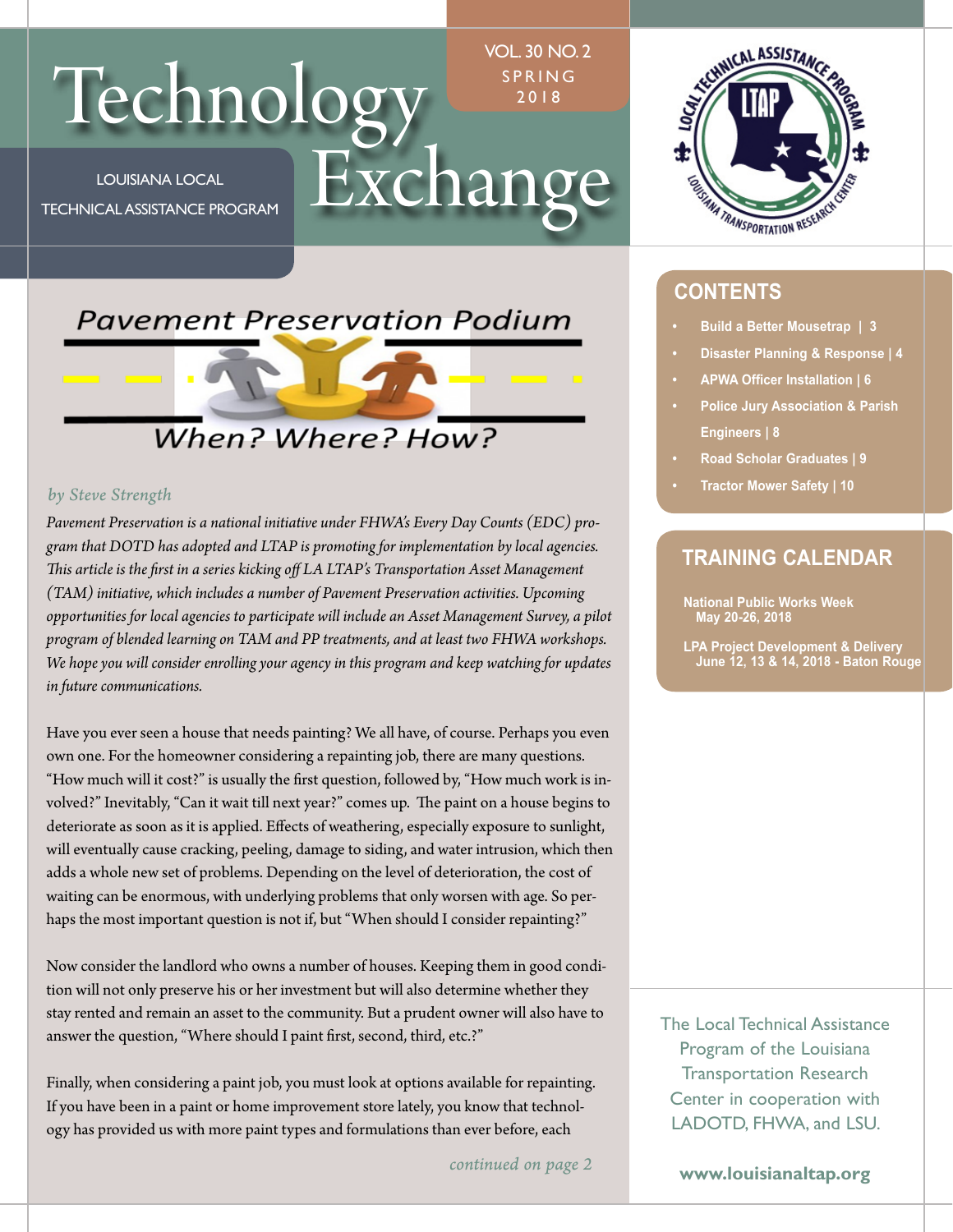### *Pavement Preservation, cont. from page 1*

designed with specifc performance characteristics to meet the requirements of climate, exposure, durability, and ease of application. You must decide if this is a "DIY" job or would best be contracted out. The equipment used and the application method chosen will also have a major efect on the cost efectiveness of the result. In other words, we must ask the question, "How am I going to get this job done?"

These questions are interrelated, and the answers to them will defne a program that in the end will determine how well those assets perform and remain in a state of repair that will continue to perform. In the same way, the Federal Highway Administration (FHWA) has identifed, and Louisiana DOTD has adopted, "Pavement Preservation – When, Where, and How" as one of its latest Every Day Counts (EDC) initiatives to help road agencies get the necessary information and develop the systems they need to maintain and operate their roadway networks safely and efficiently. Just like the house painting analogy, applying the right pavement preservation treatments at the right time, on the right road, and in the right manner, can save public dollars over the long haul. However, unlike a house or collection of dwellings, costing in the range of tens or hundreds of thousands of dollars, road agencies must make these decisions to protect road public investments in the range of billions of dollars.

**When? – Now or Later?** A popular television commercial from the 1970s featured an auto mechanic doing main bearing repairs on an engine costing hundreds of dollars (probably thousands today). Rolling on a mechanic's creeper from under a classic 70s dinosaur, he states that if the owner had paid just a few dollars for an oil change and flter at frequent intervals, he could have avoided those expensive repairs. He concludes, "You can pay me now, or pay me later." The EDC Pavement Preservation initiative proposes to replace high cost, infrequent reconstruction, resurfacing, and rehabilitation road treatments with more frequent pavement preservation treatments that can actually result in longer overall lifespan for the facility and at lower cost to the taxpayers.

The answer to the "When?" question falls within the context of the expected life of a pavement, the rate of deterioration expected, and the expected service life that various preservation treatments can add to the usefulness of a facility. This can be illustrated in a type of deterioration curve that plots pavement condition versus time. Pavement, like the paint on a house, deteriorates over time. This occurs even if the pavement was never subjected to traffic loads. Exposure to rain, wind, and most important, sunlight (in fexible pavements) is enough to do the job.

*continued on page 11* 



*GRAPH 1*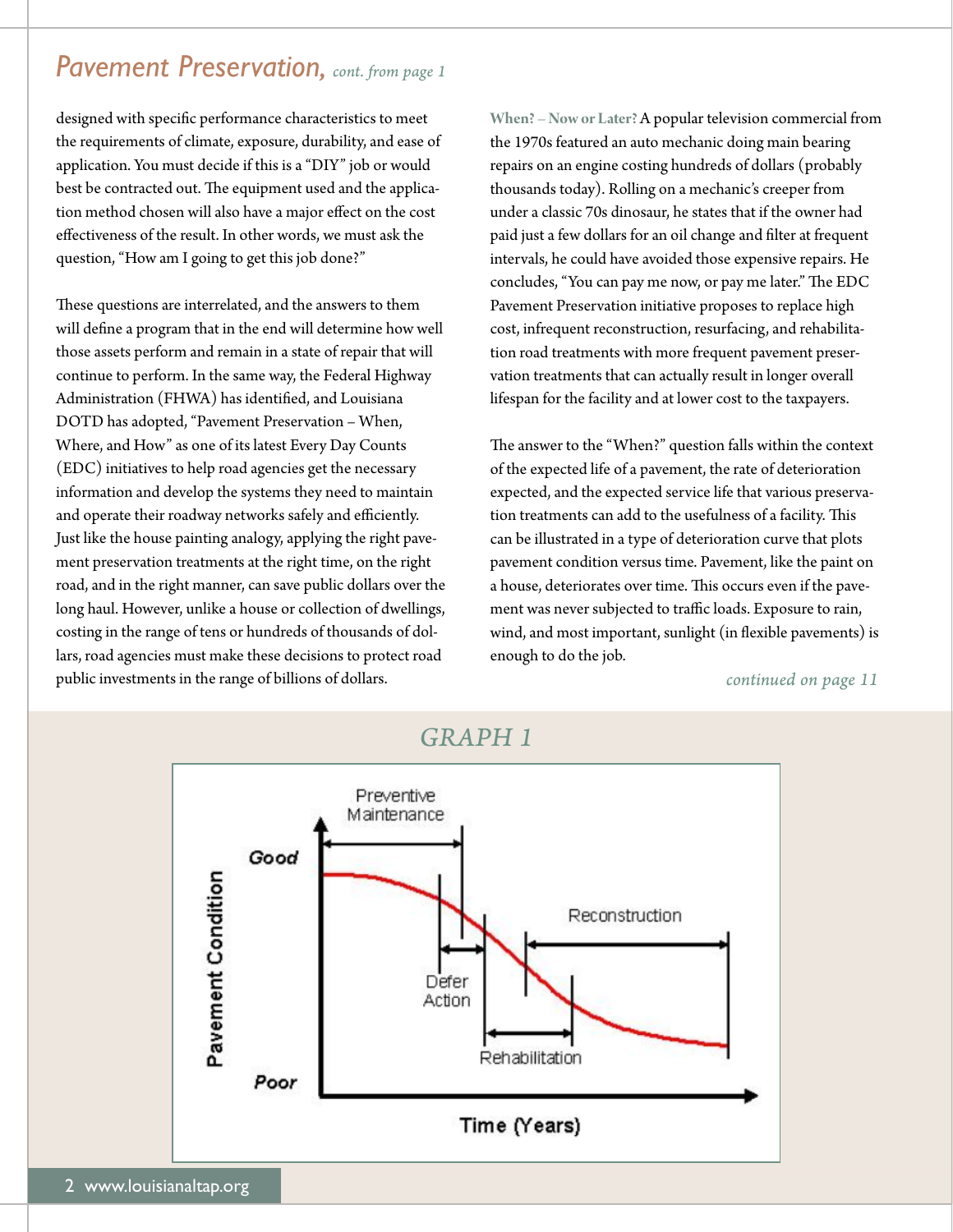# Build a Better Mousetrap Local and National Competition

When was the last time you have thought of something innovative while working on a jobsite? Has the thought ever crossed your mind that your idea might get the job done more efectively as well as being cost efective? Now is your chance to show off your ingenuity by entering into the Build a Better Mousetrap Competition.

This competition aims to showcase the best and brightest ideas of ingenuity done by employees of our local and state public agencies. We hope to also create a dialogue with our entries that will be shared with our peers. Chances are, if it's a problem for you then it may be a problem for them too!

Winners will be judged by an LPESA led team on fve key points:

- Cost
- Savings/benefits to the community
- Ingenuity and/or innovation
- Ease of transferability and likelihood of implementation
- **Effectiveness**

The state winner will have their entry sent to the National Build a Beter Mousetrap Competition, sponsored by the Federal Highway Administration's Local Technical Assistance Program and the Tribal Technical Assistance Program. The winners will be announced at the upcoming National LTAP/ TAP conference in New Orleans in July 2018.

So, do you have something in mind and are you ready to show it off? Then go ahead and get started filling out the application located on the front page of our website at *[www.ltrc.lsu.](www.ltrc.lsu) edu/ltap*. This entry form will help give you a way to concisely fush out your ideas while showing the benefts that come from it! All applications will be due on May 4, 2018.

As a reminder, we would like to state that anyone employed in any local or state public agency may apply. Good luck and we look forward to seeing and sharing your better mousetraps!

## *Example Submission*



Second Place Under Body and Frame Pressure Washer (Kentucky)

**Problem Statement:** I wanted to design something that would wash off salt from underneath truck frames and dump beds after a snow event to help slow down the rusting process and help preserve the brake parts from early failure. I also wanted it to be something we could make economically.

**Solution:** I fnally setled on a frame size small enough to be easily maneuverable and also big enough to accommodate enough nozzles. Caster size had to be big enough to roll easily and small enough to ft under brake chambers. Water supply needed to be high volume and the spray nozzles needed to fan out and overlap each other.

**Labor/Materials/Cost:** Frame is 1" box tubing, 3" swivel casters, 1 1/3" galvanized pipe for handles, all other piping is pvc sch. 40 (3 sizes) 1 1/3-1" and various fittings, nozzles are screw in type with 45" fan installed to overlap 1 1/3" fre hose from the handle to a 2" 195 GP gas water pump. \$300 and a frehose.

**Savings/Benefts to the Community:** Our trucks and dump bed will last longer band look better, thus saving money and showing our department takes pride in our equipment. Keeping the brake parts from building up with rust means safer trucks and less liability plus longer brake life.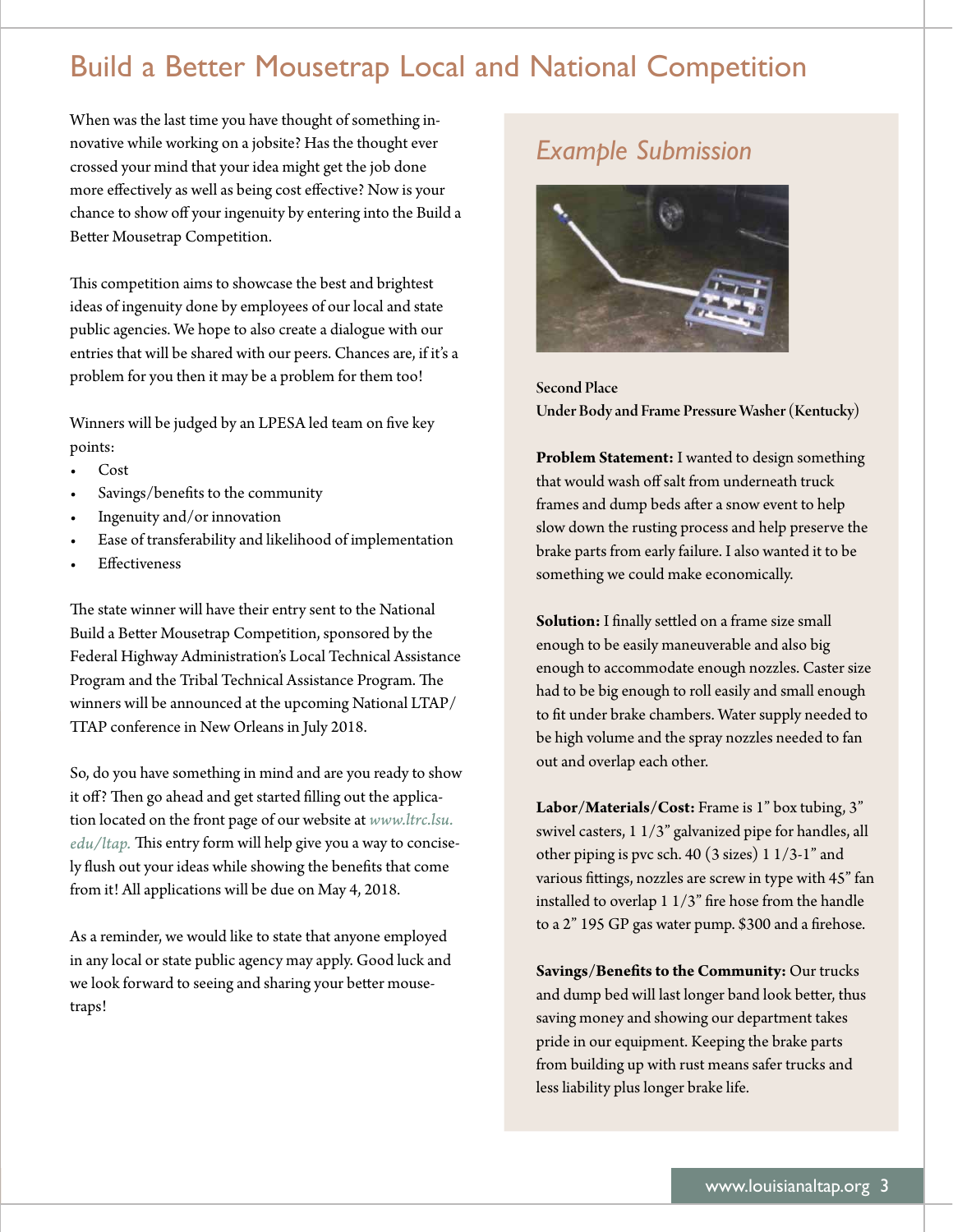# Managing Disaster Planning and Response: Planning and Preparedness are Key

### *A New LTAP Informational Series*

LTAP is introducing a new resource to expand our level of expertise and value in providing support for public works as well as civil engineering disaster response and recovery teams. Over the next few issues of our newsleter, we will be including information provided by Brett Kriger, the Deputy Director for Disaster Recovery for the Louisiana Municipal Association. Kriger has over 25 years of operational and programmatic experience with local, state and FEMA laws, codes, procedures, and policies that govern and control disaster response, recovery, and mitigation. He has also been working closely with LTAP and FHWA over the past year to streamline and improve the potential for proper documentation and recovery reimbursement for damage to roads and bridges caused by standing and flowing water from floods.



*Photo courtesy of FEMA Public Assistance Debris Management Guide and Student Handbook* 

Kriger is extremely knowledgeable and qualifed to share his knowledge and provide this potential assistance to you. His disaster response and recovery experience at the state and federal level is extensive. To list just a few of his former positions:

- Creator of the following LMA response and recovery resources:
	- 1. LMA Disaster Recovery Manual
	- 2. LMA Public Assistance Grant Program Disaster Costs Documentation Package
	- 3. LMA Mutual Aid Agreement System and Implementation Manual
- Deputy Director, Governor's Authorized Representative, and State Coordinating Officer for the Louisiana Office of Emergency Preparedness (GOHSEP predecessor agency
- Headquarters FEMA Disaster Assistance Employee deploying to multiple Presidential Disaster around the nation
- FEMA Technical Assistance Contractor for Hurricanes Katrina, Rita, Gustav, and Ike
- Vice President of ICF International and Director of the Mitigation Assistance Program under contract to the State of Louisiana for Hurricanes Katrina/Rita recovery.
- Assistant Director of the Center for Emergency Management Strategy at Science Applications International Corporation in Washington D.C.
- National Response & Recovery Program Instructor and "Honorary Professor" at the FEMA National Emergency Management Institute in Emmitsburg, MD
- Recipient of the FEMA Director's Public Service Award

The focus for this series will be the need to begin preparing ahead of time for disaster events that generate large amounts of debris that exceed parish and municipality capability to promptly and efficiently remove and dispose of it. History has shown repeatedly that early mistakes and/or shortfalls in project assessment, procurement of contract services and documentation have major impacts on the ability to fully recover and restore communities to viable operations while being fully reimbursed.

The first article in our series tackling debris management challenges follows.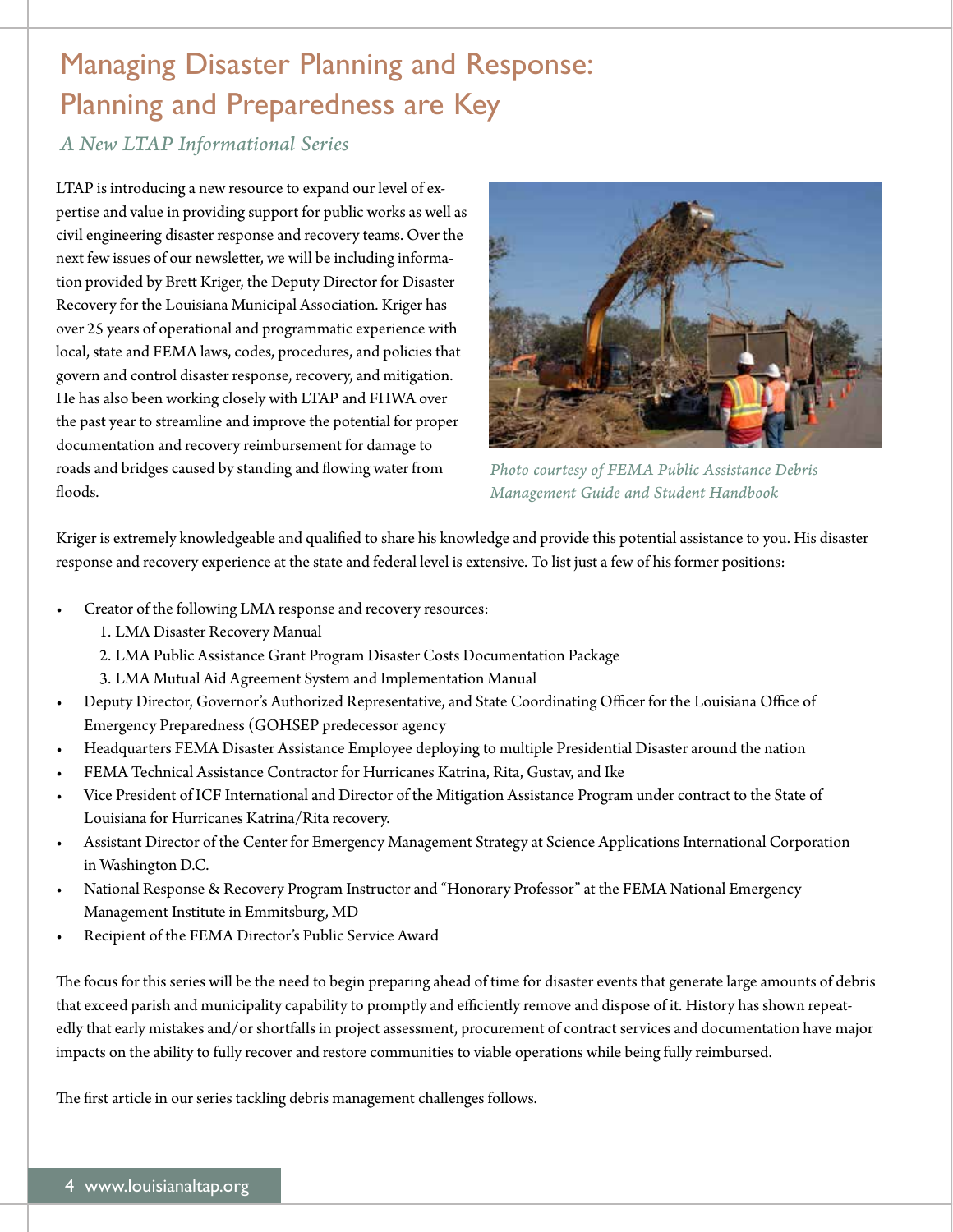# Planning Ahead for Disaster Debris

### *by Brett Krieger*

One thing we know for certain about major disasters is that the impact of debris is an immediate concern. Even the frst stages of emergency response to save lives and prevent property damage cannot be efectively accomplished unless responders can get into the impacted areas. FEMA recognizes that in the frst few hours and days following an event normal processes for procuring additional manpower and equipment are overcome by the criticality of emergency operations.

However, FEMA expects that reasonable means will be employed within the authorization in emergency laws and ordinances. Even emergency contracting that uses urgent noncompetitive bidding can be reviewed and audited months or years later with requirements that the applicant had no reasonable option beforehand. Failure to document the scope of the debris challenge, the eforts to use reasonable procurement methods, and switch to normal procurement as soon as possible can be very costly to you.

The recommended solution to the risk of losing reimbursement is to have a pre-disaster debris management plan in place. The core components of this type of plan should incorporate best practices in debris removal, tailored to the unique needs of the jurisdiction, and refect the criteria the jurisdiction must follow in order to fully leverage the assistance available from FEMA and other sources.

Successful debris operations require collaboration between departments within a jurisdiction's organization and with the external agencies that have regulatory authority over debris management activities. It is crucial for these various internal and external stakeholders to be engaged in the planning process. The plan's goal should be to establish an organizational structure for managing disaster debris which appropriately addresses the roles and responsibilities of the various stakeholders.

In most cases, the debris created by major disasters cannot be dealt with by a jurisdiction's day-to-day contract or force account resources. This means that jurisdictions will need to use contracted resources for debris management. The process for procuring and managing these resources should be identifed in a debris management plan that addresses the following:

- Identify which of the anticipated debris management activities may be completed using contracted resources.
- Identify all federal, state, and local procurement requirements applicable to contracts for debris management services. This includes required contract provisions appropriate to the contract type.
- Identify the procurement procedures which will be followed, including any procedures applicable to procurements accomplished under emergency circumstances.
- Jurisdictions should ensure their procedures for procuring debris management services comply with State and local procurement requirements. If a jurisdiction intends to request FEMA PA program funding, federal procurement requirements must also be followed. In 44 CFR Part 13 federal procurement requirements applicable to PA Program funding are addressed.
- Determine which procurement methods (e.g., small purchase procedures, sealed bids) are most appropriate for which debris management services. This includes the criteria which will be used to evaluate potential contractors.
- Determine which contract types (e.g., time and materials, unit price) are most appropriate for which debris management services.
- Develop draft general contract scopes of work for the diferent debris management activities which can be customized to meet the circumstances of a specifc disaster event.
- Develop a list of pre-qualifed contractors for specifc debris management activities before the disaster, based on appropriate criteria (e.g., insurance, bonding, specialized experience, past performance).
- Evaluate whether the procurement of pre-event contracts for debris management services is a viable option.

There are several online resources that offer useful reference material, such as information on planning for disaster debris and examples of plans prepared by other jurisdictions. The following links show on-line references that FEMA makes available to assist you in developing a timely, efective and fully reimbursable approach to debris:

*<www.fema.gov/pdf/government/grant/pa/demagde.pdf>* 

*<www.fema.gov/pdf/government/grant/pa>/ dmpw\_handbook.pdf*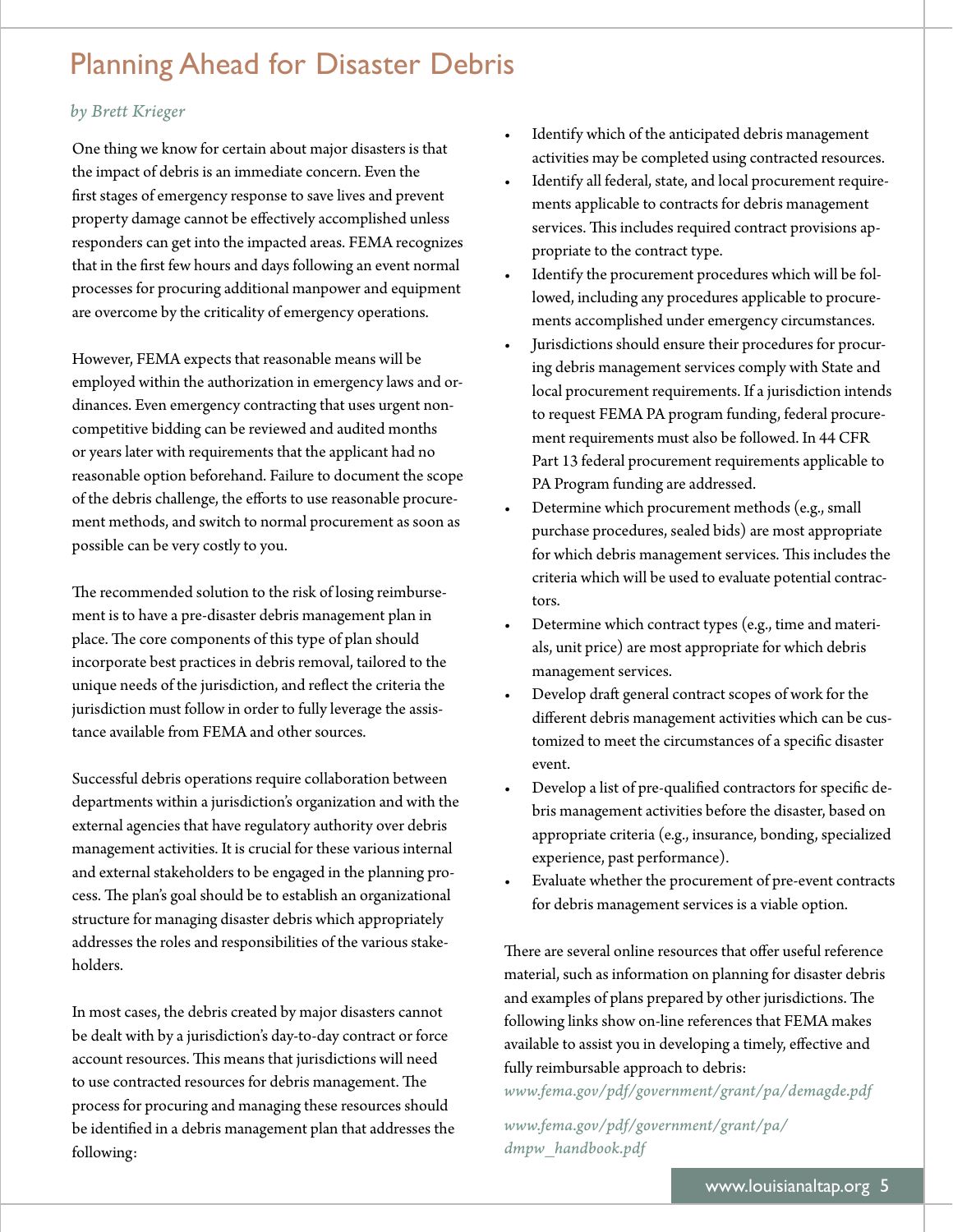# APWA Louisiana Chapter 85th Installation of Officers

Louisiana LTAP atended the American Public Works Association (APWA) Louisiana Chapter's 85th Installation of Officers ceremony at the Southern Yacht Club in New Orleans on January 24, 2018. As part of its national partnership with APWA, LTAP serves on two of the Louisiana Chapter boards and renewed those installments as officers at the event. LTAP's Director, Marie B. Walsh, Ph.D., is the Education Director of the Baton Rouge Branch, while Training Program Coordinator Courtney Dupre sits as a Director on the Louisiana Chapter State Board.

The program was full of excitement and enthusiasm at the prospect of what the Chapter and Branches will accomplish throughout the new year. Newly appointed APWA 2018 Louisiana Chapter President Sarah Paul Edel, P.E., PTOE, welcomed members to the evenings program. Outgoing APWA 2017 Louisiana Chapter President James Kapesis gave an outgoing report on the chapter's accomplishments in 2017. Douglas E. Layton, P.E., PWLF, the APWA Region IV Director, was in atendance from Florida and delivered a National Update on the association. Layton congratuegates Chair in 2003; he was Chair of the Board of National Directors, Director Region IV from 2004-2010; he was on the Government National Afairs Commitee from 2010- 2011; he has been on the APWA Federal Transportation Commitee from 2016 to the present. Mr. LaSalle, Jr., has also served the Louisiana State Chapter in several leadership positions. He was an APWA Louisiana Chapter Board Member; is a Past President of the Metropolitan New Orleans Chapter; and has served the North Lake Chapter as an Organizer, Charter Member and Past President.

Lasalle, Jr., took a few moments at the end of the program to recognize Patricia Fretwell for her achievements in the organization. In 1969, Fretwell was the frst woman to enter in to the APWA New Orleans Chapter; since it was a male-only organization at the time, she experienced some pushback from members. Eventually, Fretwell took her request to the national association. During her time as a member, Fretwell would go on to be a Chapter President and is still a member today.

*continued on page 7* 

lated the Louisiana Chapter on its achievement of securing APWA's PWX (Public Works Expo) 2020 conference which the Chapter successfully applied for and was awarded to hold in New Orleans. He happily reported that the Louisiana Chapter was among the highest in its division in 2017 to receive new membership applications.

Layton honored Shelby P. LaSalle, Jr., with a Certifcate of Recognition for having been a member of APWA for 50 years. He is the longest known and documented member of the association. LaSalle, Jr. has held several national leadership positions within the association since joining in 1968, including APWA National House of Del-



*Douglas E. Layton, PE, PWLF, the APWA Region IV Director, gives Shelby LaSalle, Jr. a Certificate of Recognition for 50 years of service and membership to APWA.*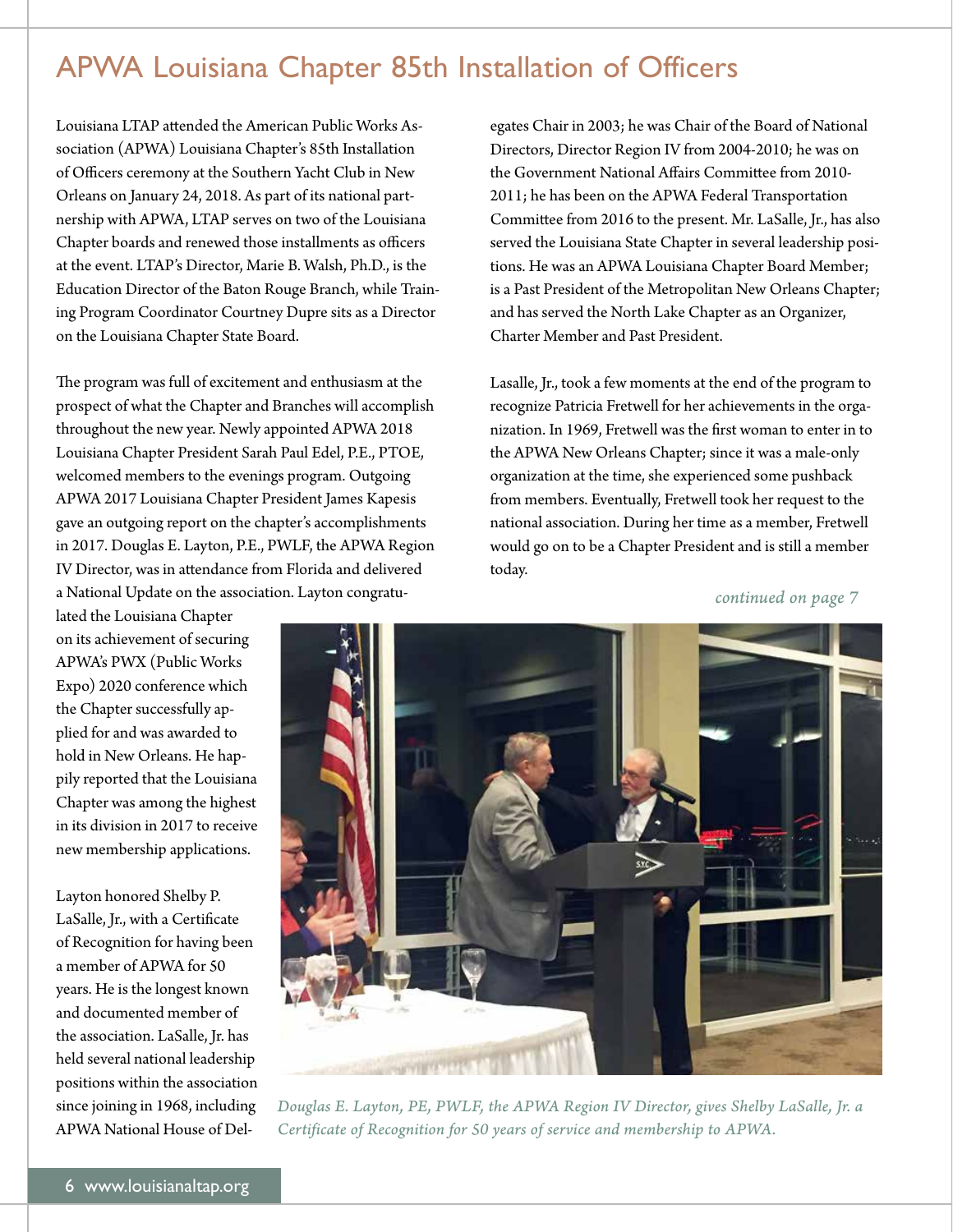# LTAP Booth at the Louisiana Transportation Conference

Hosted by LTRC and DOTD, the Louisiana Transportation Conference was held on February 25-28 at the Raising Cane's River Center. Located in downtown Baton Rouge, participants had a chance to take part of the what the capital city has to offer with its fun culture, great food, and networking opportunities!

This year, LTAP's booth was run by Leo Marretta, Steve Strength, and Peter Frost. Discussion included LTAP's mission as well as upcoming classes and events planned for 2018, such as the Tractor Mower and Crash Data workshops. Dr. Marie Walsh and Mary Stringfellow moderated discussions; Dr. Walsh presented speakers discussing Local Public Agencies, while Stringfellow presented speakers on focusing on Every Day Counts.



We are happy to have participated at this recent conference and share the message of what LTAP has to offer! As always if you are looking for any information about upcoming classes or events be sure to check out our website at *[www.ltrc.lsu.edu/ltap/](www.ltrc.lsu.edu/ltap).*  We love seeing and meeting who we serve in our community!

### *APWA, cont. from page 6*

The highlight of the night was the installation of the 2018 Officers and Directors in to the Chapter, in which Layton lead members in a pledge of support to the chapter. State Chapter President Edel ended the program with gavel presentations and awards to all of the 2018 branch presidents, including Sparkle Noble as the Baton Rouge Branch President, Gabriel Morejon as the Metro New Orleans Branch President, and Blaine Clancy as the Northlake Branch President. Edel was then herself awarded a gavel as the Chapter's 2018 president. She told the group that her main goal during 2018 is to increase branch collaboration within the chapter.



*2018 Louisiana State Chapter President Sarah Edel gives an award to the newly appointed 2018 Northlake Branch President Blaine Clancy in recognition of this leadership position.* 



*2018 Metro New Orleans Branch President Gabriel Morejon addresses the crowd as he accepts an award from the 2018 Louisiana State Chapter Branch President Sarah Edel.*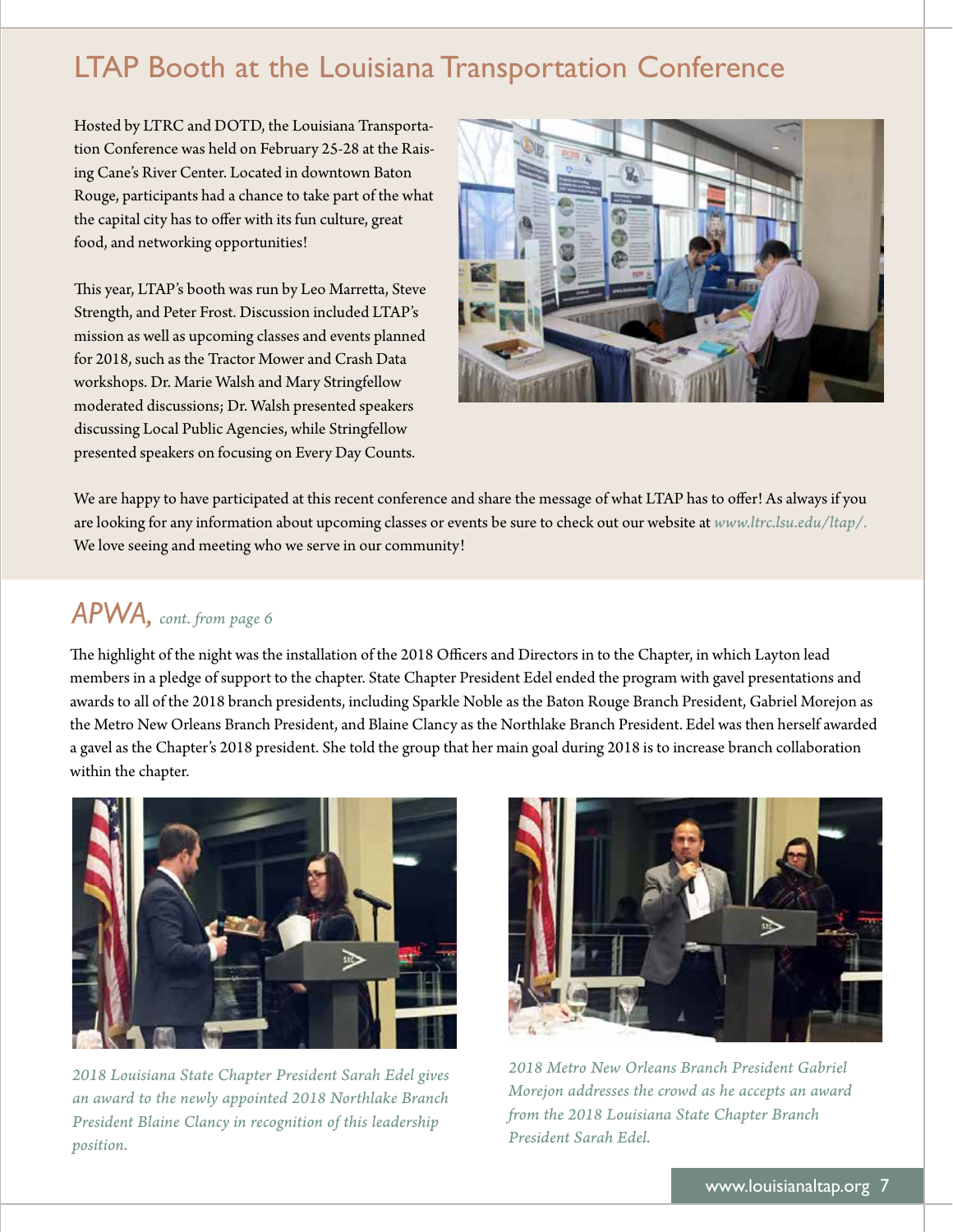# Police Jury Association and Parish Engineers Receive a Warm Reception in a Chilly New Orleans

In spite of record freezing temperatures and numerous road closures due to ice, the Police Jury Association of Louisiana's 94th Annual Convention went forward January 17-19 in New Orleans, with LTAP and the Louisiana Parish Engineers and Supervisors Association (LPESA) participating. LTAP shared a display booth with the LPESA in the exhibit hall at the Sheraton New Orleans Hotel on Canal Street. The booth featured the Local Road Safety Program, with LRSP Program Manager Leo Marretta providing information to attendees on crash data profiles available from LTAP, along with "How-to's" on developing Local



*Leo Marretta of LTAP's Local Road Safety Program was one of the early arrivals at the Police Jury Association Convention's exhibit hall on January 17 in New Orleans.* 

Road Safety Plans, identifying countermeasures to address road safety issues, and applying for Federal safety funded projects. The LTAP booth also featured some of the upcoming training for 2018, such as the series of Tractor Mower Safety classes that were held throughout the state this spring.

LTAP participated in the PJAL educational sessions on Tursday, January 18, with a session on "Road Repair and Reimbursement afer Emergencies." Steve Strength, Louisiana LTAP Program Manager, presented information on behalf of LTAP Director Dr. Marie Walsh and Mary Stringfellow of the FHWA Louisiana Division, both of whom were unable to atend due to the road closures. Dr. Walsh's presentation dealt with the eforts of LTAP and LPESA in geting information out to local road agencies dealing with "Road Damage from Emergency Events." Stringfellow's presentation was entitled "Road Damage and the FHWA Emergency Relief Program." Both presentations emphasized the need to document road conditions prior to an event as well as maintaining proper records in the wake of a disaster. Brett Kriger of the Louisiana Municipal Association followed up by discussing the "New FEMA Public Assistance Policy for Disaster Response and Recovery," focused on maximizing eligibility and reimbursement for submerged roadways. He highlighted recent experiences of local agencies in dealing with FEMA following disasters ranging from the recent foods in 2016 and 2017 to 2005's Hurricane Katrina. Kriger's narration of his slides was delivered by phone due to the road closures but generated lively discussion among the atendees, many representing parishes afected by the recent disasters.

Additional features of the convention included the LPESA general membership meeting, as well as the LPESA Board meeting held on Thursday afternoon. DOTD Secretary Dr. Shawn Wilson was the featured speaker at the PJAL Highways Committee meeting that same afernoon. Dr. Wilson talked about DOTD's plans for funding locally-owned road projects and other initiatives to improve the infrastructure of the state. While water problems caused by the freeze resulted in the PJAL convention ending a day early, those who were able to atend gained valuable insights into the issues facing Louisiana's parishes in the coming year.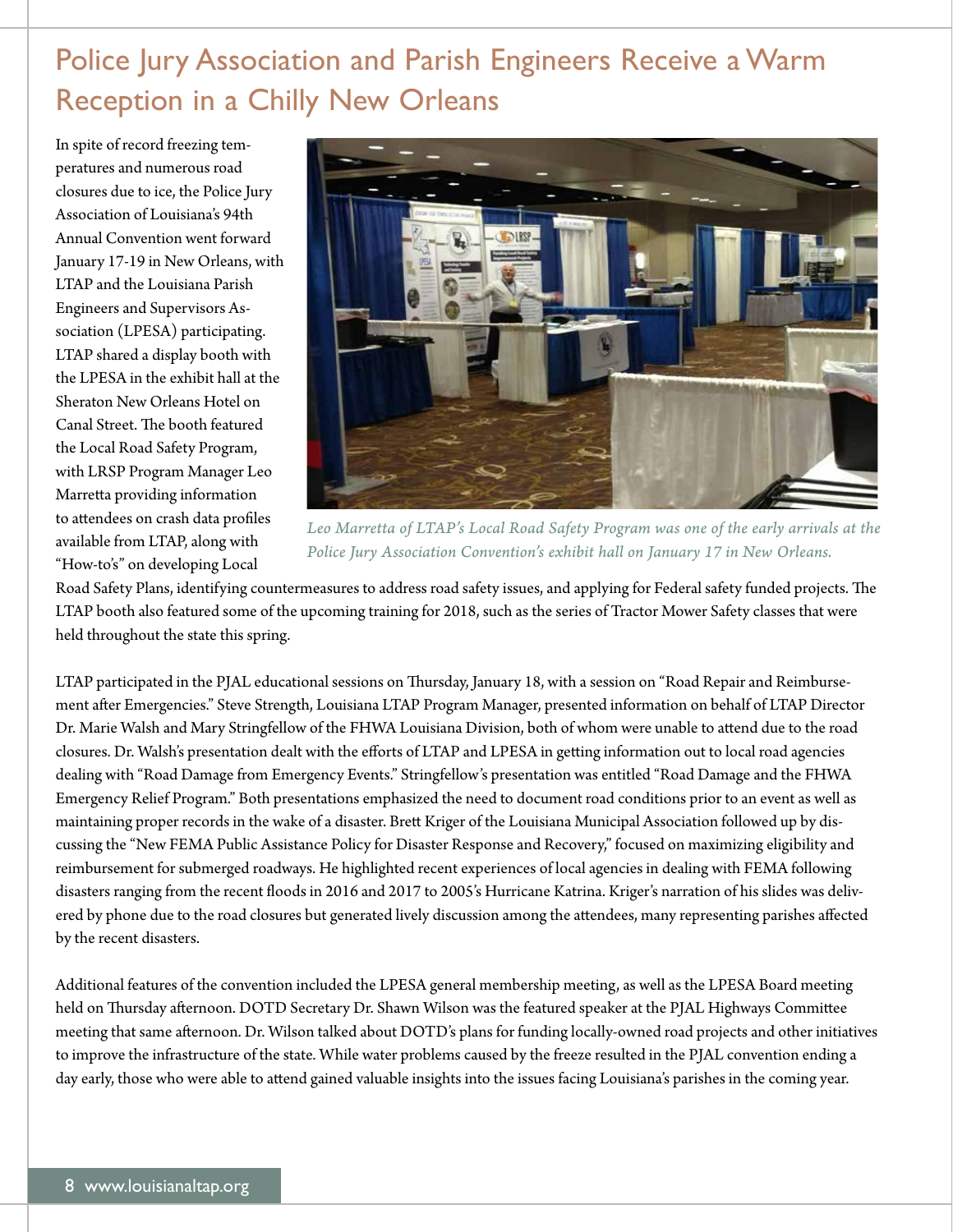# Congratulations to Our 2018 Roads Scholar Graduates!

LTAP is proud to announce that a total of 76 graduates from across the state have been confrmed as Roads Scholars! On March 20 in Ruston, we awarded the frst group of graduates afer their Tractor Mower Safety Training course. During the annual LPESA Spring Conference in Opelousas, LA, on April 19, an award ceremony took place to honor our recent Louisiana Roads Scholar Graduates. Other ceremonies included one held in Jeferson Parish on April 4 during their Parish Council Meeting with Parish President Michael S. Yenni presiding and graduation ceremony during our annual LPESA Spring Conference on April 11-12 at the Evangeline Downs Racetrack and Casino in Opelousas.

The goal of the Roads Scholar program is to provide local transportation and public work agencies cost efective training which aims to improve road and bridge maintenance skills. Those that attend will learn about proven techniques and guidelines as well as new innovations and technologies that can be applied to specifc maintenance problems. In order to become a certifed Roads Scholar, participants must complete required courses which include:

- 1. Basics of a Good Road
- 2. Asphalt Roads: Common Maintenance Problems
- 3. Drainage the Keys to Roads that Last
- 4. Work Zone Safety



- 5. Safety A Common Sense Approach for the Public Worker
- 6. Heavy Equipment Operations: Safety and Preventive Maintenance

As well as completing four of the following elective courses:

- 7. Seal Coats and Slurry Seals
- 8. Successful Supervision for Local Road Supervisors
- $9(a)$ . The Road to Better Signing
- 9(b). Signing: From The Ground Up
- 10. Unpaved and Gravel Roads
- 11. Geotextiles
- 12. Road Surface Management
- 13(a). Bridges: Maintenance and Repair of Local Bridges
- 13(b). Bridges: Maintenance and Repair

Each of these classes will be ofered on several occasions over a three-year period across convenient locations throughout Louisiana. If you are interested in becoming a Road Scholar or want to know more about any of the classes

> that are ofered, be sure to check out our website at **<www.ltrc.lsu.edu/ltap/train>ing.html**

We would like to say congratulations to our recent recipients and we look forward to certifying more of our hard working men and women in our public agencies and local transportation in the future!

*Marie Walsh with the recent graduates in Ruston, LA.* 

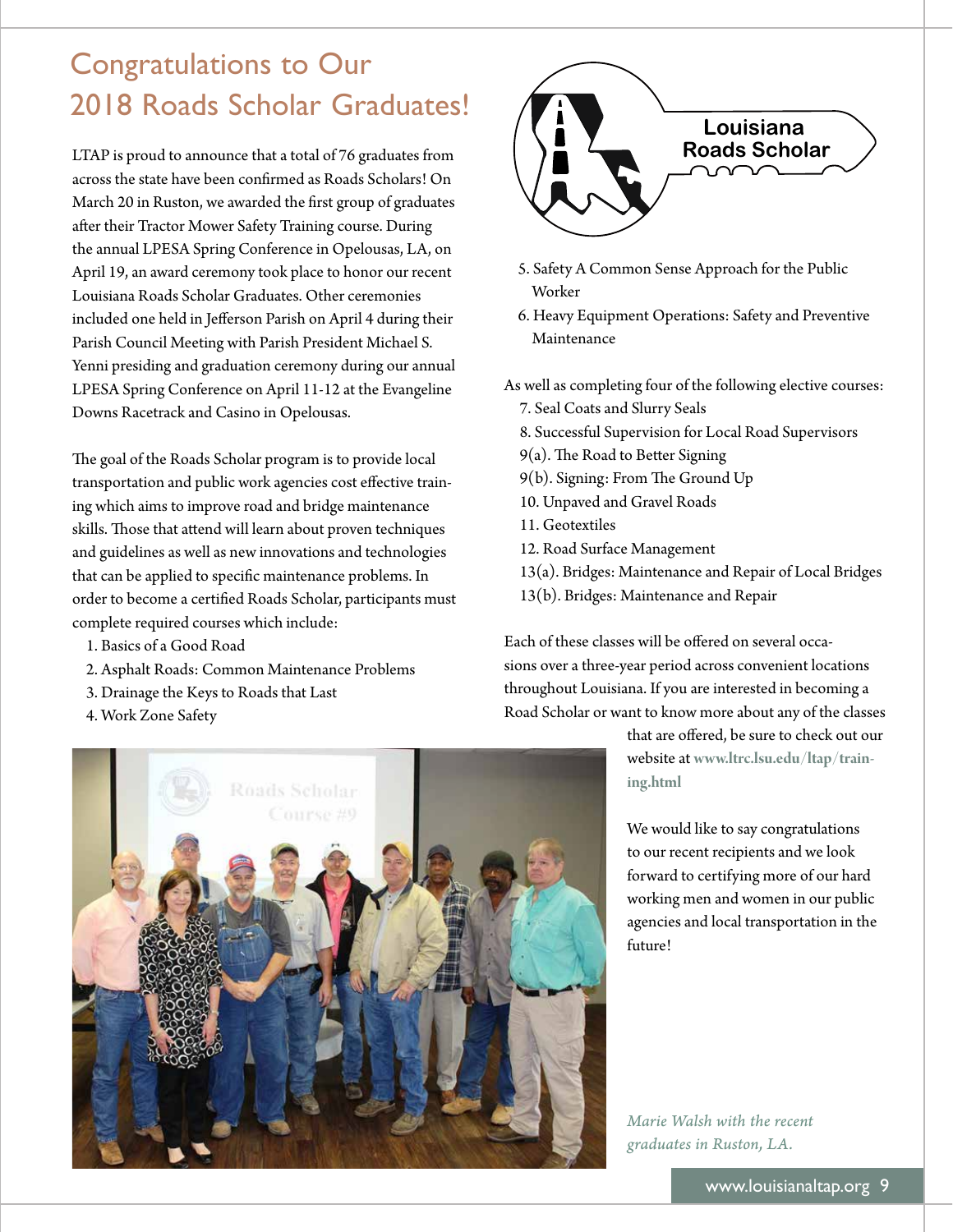# LTAP's Tractor Mower Safety Recap

During February and March, Steve Price from International Training Service (ITS) returned to Louisiana to teach LTAP's Tractor Mower and Safety Training Course. Steve is known for his impressive background with ITS by providing training services to equipment manufactures and contractors to thirteen countries across the globe. This 3-hour course was put together for operators, foremen, and supervisors who use industrial and agricultural tractors as well as mowing equipment for cuting interstate highways, state roads, and levees. Fifeen classes where taught all over the state and a total of over 500 workers took part in this year's training.



Last taught in 2016, Price has been

working hard to bring an updated and focused session which included the following topics:

- Introduction to tractor and mower operations
- Most common accidents associated with tractor mowers
- Work zone safety and hazard awareness
- Operator daily checks and maintenance
- Tailgate safety talk
- Operator training tips
- PTO safety Awareness
- Operator health- dealing with extreme working conditions and fatigue

As well as receiving valuable insight from Steve, participants of his class received a copy of the AEM Safety Training Manual that can be used at any worksite. More than just a class handout, this manual offers several sections dedicated to creating a safety program for before and after a job using heavy equipment, and diferent ways you can accomplish performance and maintenance safety. Price believes that training and safety manuals are seldom used or referred to by supervisors which leads to serious accidents that can be prevented.

*LTAP thanks Steve Price for providing this great training opportunity and for all of our attendees who participated and made their experiences known. We look forward to our future classes that Price will be working on to present in the future!* 

If you think your workers would fnd this manual benefcial, then be sure to check out **[htps://itunes.](https://itunes) [apple.com/us/book/](https://apple.com/us/book) aem-industrial-agriculturalmower-safety-manual/ id596436878?mt=11** for a free download that can be used on your tablets, phones, and computers.

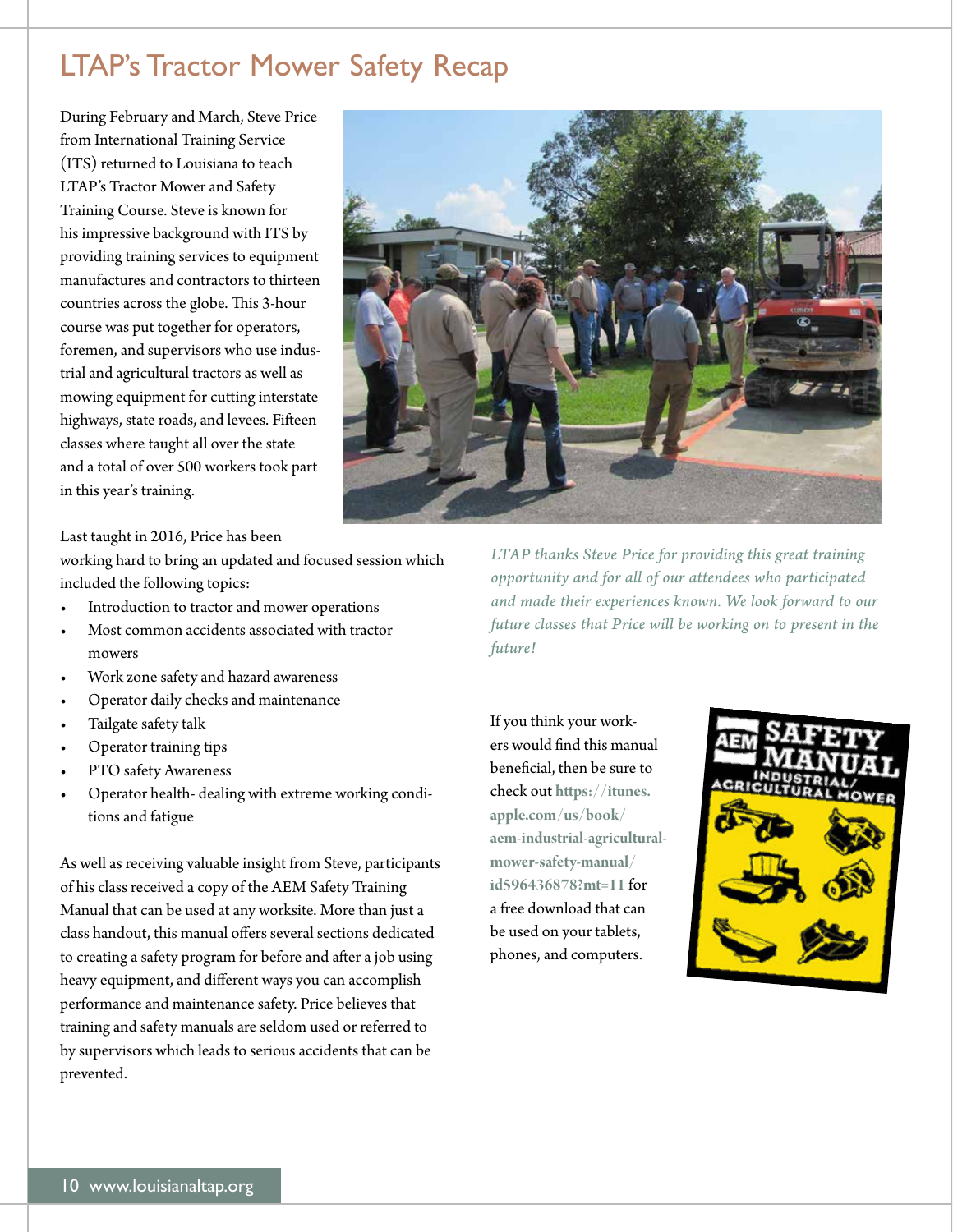### *GRAPH 2*



## *Pavement Preservation, cont. from page 2*

Graph 1, adapted from the FHWA's EDC website shows that the optimal time to perform preventive maintenance is before the pavement deteriorates to a point where more expensive solutions are necessary. The point of no return occurs before the downward curve of the graph reaches its maximum slope. The consequences of deferring maintenance until the maximum slope or rate of degradation is reached include more expensive rehabilitation or even reconstruction. For new asphalt pavement, a good rule of thumb is to go no more than approximately the frst fve years before applying preservation treatments, but some agencies begin such treatments even earlier depending on traffic loads and other factors.

The benefits of preservation at the right time can be illustrated in graph 2 above, courtesy of DOTD. By applying preventive treatments such as crack sealing, for example (shown in blue on the graph), the pavement condition can be restored to nearly new condition and the overall life of the pavement can be extended indefnitely, provided that other factors such as base failures do not manifest themselves. The preservation treatments can be used to signifcantly reduce or eliminate the likelihood of base failures of the type caused by water intrusion from the surface of the pavement. In addition, the preservation treatments can be applied more frequently and for a fraction of the cost of overlays or more intense rehabilitation. In our house painting analogy, this would be

equivalent to adding a fresh coat of paint before the existing layer begins to crack and peel significantly. The extra layer of paint could be applied more frequently, while reducing the need for scraping, chipping, or replacing deteriorated siding or structural boards at much greater cost.

Louisiana LTAP presented a one and a half day FHWA EDC Pavement Preservation Workshop at two locations this past fall and will be including pavement preservation as a key topic at upcoming LPESA and related events. LTAP is also developing several more workshops and training modules as part of Louisiana's EDC implementation eforts, which will also include additional training and technical assistance in the area of Asset Management, methods which are applicable to many areas of public works management in addition to pavements.

We will be covering the "where" question of pavement preservation and discussing specifc treatments and their advantages and limitations in this "Pavement Preservation Podium" in subsequent issues of *Technology Exchange*. If you have questions or need additional information, contact Steve Strength at the LTAP Center (225) 767-9118, or go to the FHWA EDC web page at: **[www.fwa.dot.gov/innovation/everyday](www.fhwa.dot.gov/innovation/everyday)counts/edc\_4/pavement.cfm**.

And stay tuned for updates in our Training Resources enewsleter, and at **<www.louisianaltap.org>**.